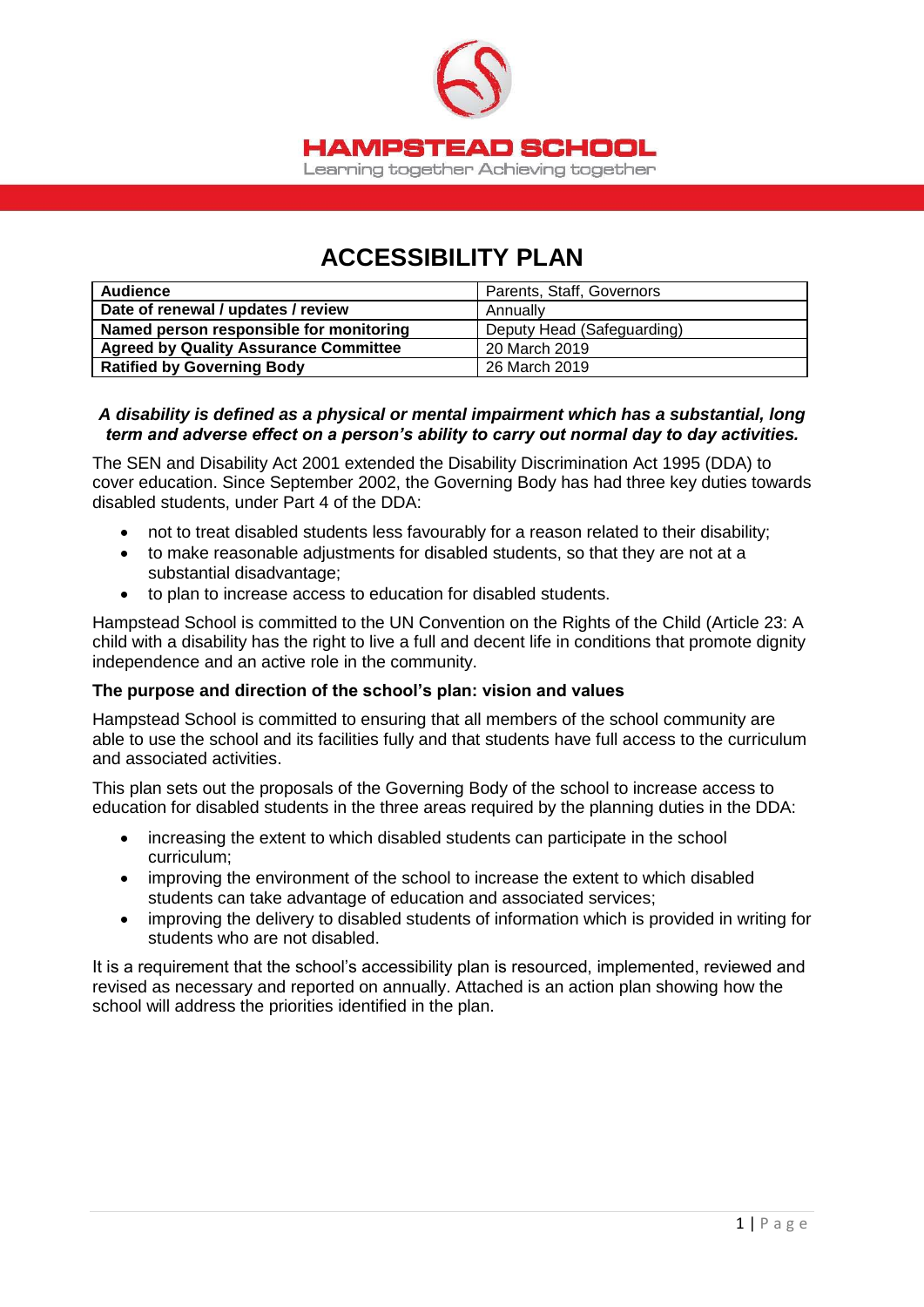## **Increasing the extent to which disabled students can participate in the school curriculum**

The governors and staff of Hampstead School are committed to the inclusion of all students with special educational needs and disabilities in the full life of the school, with equal access to a broad and balanced curriculum.

This is supported through:

- Regular meetings to share information and good practice with teaching assistants which will inform their work with disabled students.
- On-going focus and training within the school on developing quality first teaching which is inclusive for all students.
- Staff and governors are made aware of their responsibilities and requirements under the new legislation
- Enhanced access provided by effective deployment of teaching assistants and learning mentors.
- Adaptations and reasonable adjustments to the curriculum that enhance inclusion, including focused intervention groups, personalised curriculums for the students with the most complex needs and specialist support from external professionals
- Ensuring reasonable adjustments are made to accommodate the needs of students with complex medical needs
- All of the senior leadership and extended leadership teams, as well as core stakeholders have been trained in Mental Health First Aid. All staff have been trained on attachment theory.

#### **Areas for development**

- Extend staff training on the impact of different disabilities on learning and how technology can support student progress, engagement and participation
- Extend PSHCE content to incorporate an enhanced programme of student-friendly SEMH and disability awareness material.

#### **Improving the physical environment to increase the extent to which disabled students can take advantage of education and associated services:**

- We are fully DDA compliant
- Where possible, lift access is in place for students with mobility issues, where this is not possible, the room allocations are sympathetic of need.
- There are toilets with disability access in all buildings, including a hoist system in the disability resource base.
- There is a hygiene room for students who may require personal care and an easy access toilet in the main reception area, complete with special disposal provision
- The main hall and other event/performance areas are fully accessible for students with disability/mobility needs
- There is a designated drop off area outside of the school building which can be used by parents or pupils with mobility/disability needs

In addition, we address access needs for students with disabilities through a variety of other methods:

providing suitable transport for school trips or off-site activities